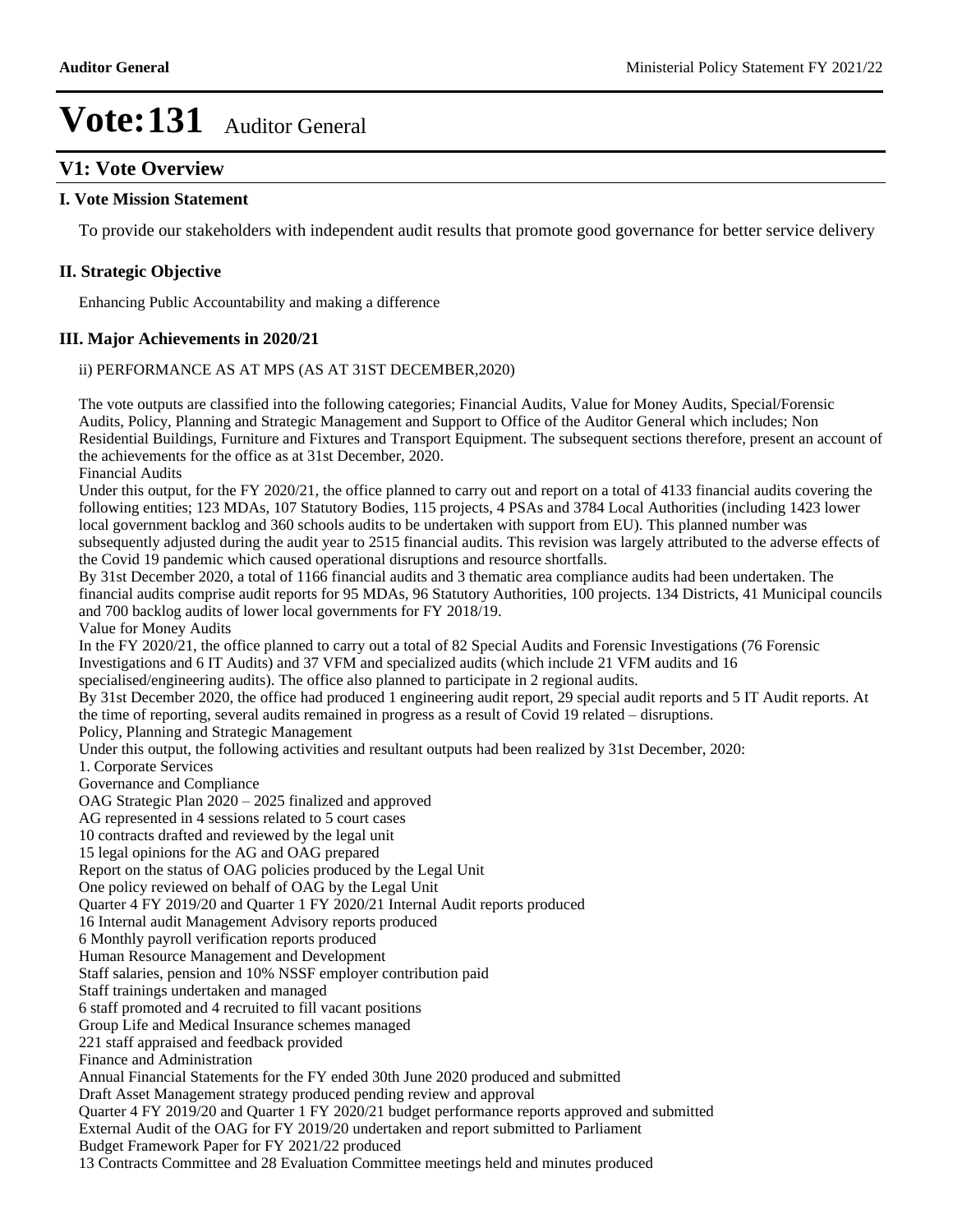Consolidated Procurement and Disposal Plan and Prequalification list for 2020/2021 prepared and submitted 6 monthly reports on Procurement & Disposal produced and submitted to PPDA 6 months' utility bills paid OAG fleet (84 vehicles) managed ICT Services Integrated Management Information System procurement completed and first phase of IMIS project underway with roll out of first 3 modules expected in June 2021. Maintenance of all ICT equipment, Internet, data and Closed User Group services One OAG Information security review and update undertaken 2. Technical Support Services Communication and Stakeholder Management One Parliamentary committees' sensitisation/feedback workshop and 2 engagements with Finance and budget Committees held Technical support provided to Oversight Committees of Parliament during 47 sessions through Minutes and feedback reports (1), Audit verification reports (4) and briefs on audit reports (31) 74 audit reports uploaded; 260 proof read; 277 archived and 2788 reproduced 6 months subscription for adverts, newspapers and to international bodies paid 1000 Diaries and calendars procured and distributed to staff 1 CSR Activity undertaken OAG Resource center upgraded with mobile shelves and additional furniture fittings 35 Donor relations and collaborative engagements managed 6 Stakeholder Engagement Workshops Held 3 VFM Videos produced and disseminated; 10 VFM reports summarised and 500 copies of each summary designed into printed flyers Quality Assurance and Audit Development 54 reports on audit pre-issuance reviews produced Training in TeamMate utilization undertaken for audit staff Evaluation of the adequacy of financial reporting frameworks undertaken and report produced OAG COVID 19 Audit response Strategy finalized and approved Customization of the Financial Audit (FAM) and Compliance Audit (CAM) manuals was undertaken Draft Quality Assurance Handbook developed pending approval Technical support provided to staff implementing Financial and Compliance Audit Manuals (FAM and CAM) Verification of issued Local government Audit opinions was undertaken 1 Report on Follow up of QA Review recommendations produced Review of the TeamMate audit software undertaken OAG Quality Assurance handbook, Quality control manual and Quality Management finalized pending management approval Technical support provided to ICPAU. 27 Outsourcing Evaluation and Negotiation Meetings Held 3. Project 1690: Retooling of Office of the Auditor General Staff living quarters in Moroto branch office on going and nearing completion estimated at 95% at the time of reporting Arua branch office constructed and handed over in December 2020. Upgrades on Basement extraction system at Audit House undertaken Routine maintenance and minor civil and electrical modification works done at Audit House and Mbarara, Jinja, Arua, Gulu and Mbale office branches **IV. Medium Term Plans** In accordance with the strategic direction of the office, our medium term plan is focused on: Improvement on impact of audit through conducting audits that meet stakeholder needs and emerging issues while managing post audit activities to harness desired outcomes; Improvement on the timeliness, scope and quality of audit reports; Improving systems and efficiency in operations; Adoption of professional approaches and systems in all our operations; Strengthening financial independence and enhancing operational independence; Focused human resource management and development with emphasis on skills

enhancement, performance management, integrity and policies; Creating an enabling IT environment that fosters transparency, co-operation and innovation; Effective communication and stakeholder engagement to ensure audit results are appreciated by the wider population; and Augmenting the robustness of our governance structures, internal control mechanisms for improved institutional compliance.

Realization of the above mentioned plans will enhance organizational performance across all facets of the office. This will set foundations for the office to achieve tangible results thereby demonstrating its relevance and adding sustainable value to society.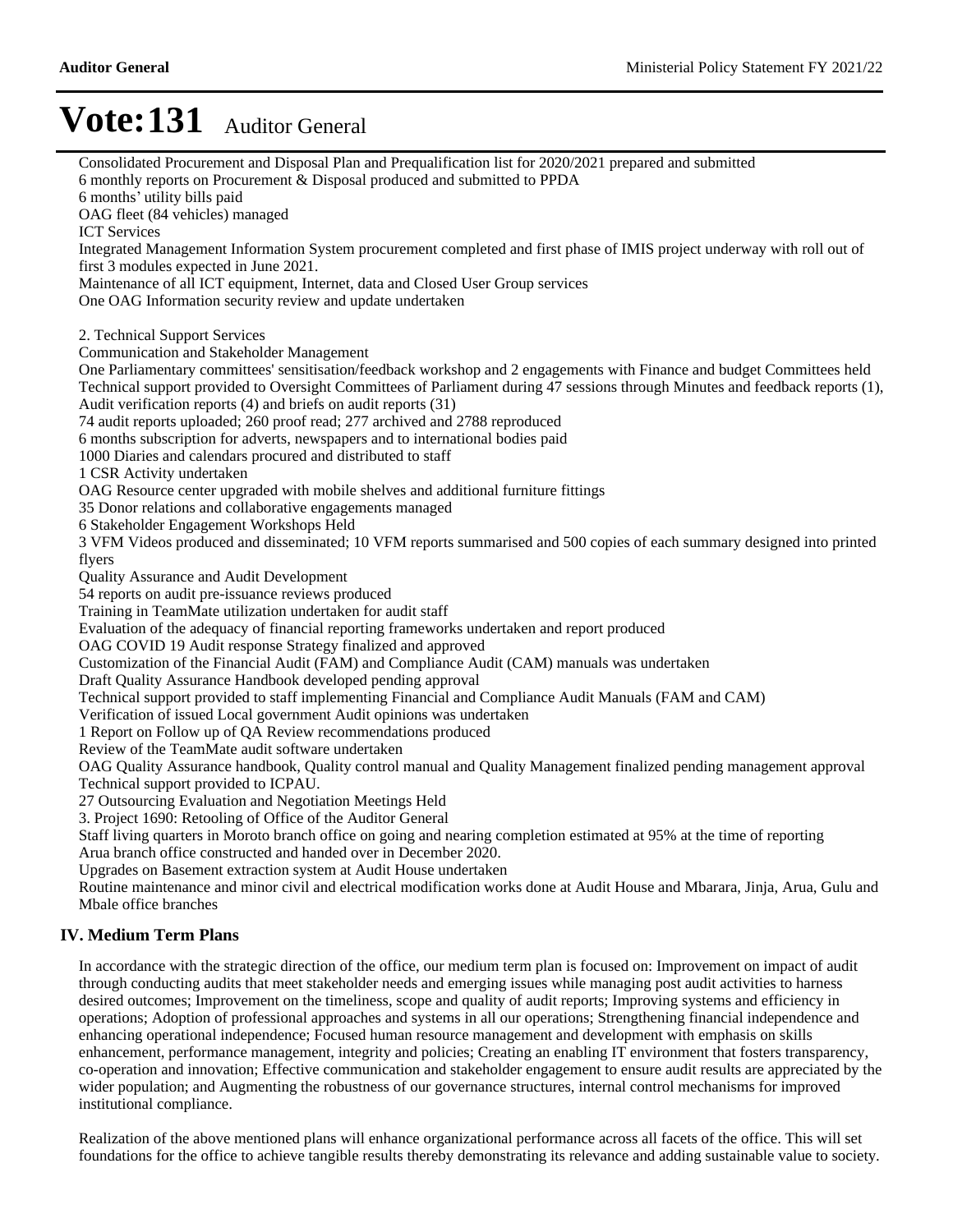### **V. Snapshot Of Medium Term Budget Allocations**

**Table 5.1: Overview of Vote Expenditures (UShs Billion)**

| 2020/21          |                                                      |                    |               |                                           | <b>MTEF Budget Projections</b> |         |         |         |         |
|------------------|------------------------------------------------------|--------------------|---------------|-------------------------------------------|--------------------------------|---------|---------|---------|---------|
|                  |                                                      | 2019/20<br>Outturn | <b>Budget</b> | <b>Approved Expenditure</b><br>by End Dec | 2021/22                        | 2022/23 | 2023/24 | 2024/25 | 2025/26 |
| <b>Recurrent</b> | Wage                                                 | 27.437             | 28.856        | 13.549                                    | 34.525                         | 36.251  | 36.251  | 36.251  | 36.251  |
|                  | Non Wage                                             | 29.601             | 36.843        | 13.707                                    | 31.175                         | 31.175  | 31.175  | 31.175  | 31.175  |
| Devt.            | GoU                                                  | 5.968              | 3.050         | 0.868                                     | 3.050                          | 3.050   | 3.050   | 3.050   | 3.050   |
|                  | Ext. Fin.                                            | 0.000              | 0.000         | 0.000                                     | 0.000                          | 0.000   | 0.000   | 0.000   | 0.000   |
|                  | <b>GoU</b> Total                                     | 63.005             | 68.750        | 28.124                                    | 68.750                         | 70.476  | 70.476  | 70.476  | 70.476  |
|                  | <b>Total GoU+Ext Fin (MTEF)</b>                      | 63.005             | 68.750        | 28.124                                    | 68.750                         | 70.476  | 70.476  | 70.476  | 70.476  |
|                  | Arrears                                              | 0.170              | 0.000         | 0.000                                     | 0.508                          | 0.000   | 0.000   | 0.000   | 0.000   |
|                  | <b>Total Budget</b>                                  | 63.175             | 68.750        | 28.124                                    | 69.257                         | 70.476  | 70.476  | 70.476  | 70.476  |
|                  | <b>A.I.A Total</b>                                   | N/A                | N/A           | N/A                                       | N/A                            | N/A     | N/A     | N/A     | N/A     |
|                  | <b>Grand Total</b>                                   | 63.175             | 68.750        | 28.124                                    | 69.257                         | 70.476  | 70.476  | 70.476  | 70.476  |
|                  | <b>Total Vote Budget</b><br><b>Excluding Arrears</b> | 63.005             | 68.750        | 28.124                                    | 68.750                         | 70.476  | 70.476  | 70.476  | 70.476  |

#### **Table 5.2: Budget Allocation by Programme (UShs Billion)**

|                                 | 2021/22 Draft Estimates |          |              |  |  |
|---------------------------------|-------------------------|----------|--------------|--|--|
| <b>Billion Uganda Shillings</b> | GoU                     | Ext. Fin | <b>Total</b> |  |  |
| Governance and Security         | 68.750                  | 0.000    | 68.750       |  |  |
| <b>Grand Total:</b>             | 68.750                  | 0.000    | 68.750       |  |  |
| <b>Total excluding Arrears</b>  | 68.750                  | 0.000    | 68.750       |  |  |

### **VI. Budget By Economic Clasification**

**Table V6.1 2020/21 and 2021/22 Budget Allocations by Item**

|                                       | 2020/21 Approved Budget |          |            |              | 2021/22 Draft Estimates |          |              |
|---------------------------------------|-------------------------|----------|------------|--------------|-------------------------|----------|--------------|
| Billion Uganda Shillings              | GoU                     | Ext. Fin | <b>AIA</b> | <b>Total</b> | GoU                     | Ext. Fin | <b>Total</b> |
| <b>Output Class: Outputs Provided</b> | 65.700                  | 0.000    | 0.000      | 65.700       | 65.700                  | 0.000    | 65.700       |
| 211 Wages and Salaries                | 35,823                  | 0.000    | 0.000      | 35.823       | 36.867                  | 0.000    | 36.867       |
| 212 Social Contributions              | 4.091                   | 0.000    | 0.000      | 4.091        | 4.698                   | 0.000    | 4.698        |
| 213 Other Employee Costs              | 3.016                   | 0.000    | 0.000      | 3.016        | 3.423                   | 0.000    | 3.423        |
| 221 General Expenses                  | 5.364                   | 0.000    | 0.000      | 5.364        | 4.934                   | 0.000    | 4.934        |
| 222 Communications                    | 0.459                   | 0.000    | 0.000      | 0.459        | 0.459                   | 0.000    | 0.459        |
| 223 Utility and Property Expenses     | 1.445                   | 0.000    | 0.000      | 1.445        | 1.445                   | 0.000    | 1.445        |
| 224 Supplies and Services             | 0.476                   | 0.000    | 0.000      | 0.476        | 0.476                   | 0.000    | 0.476        |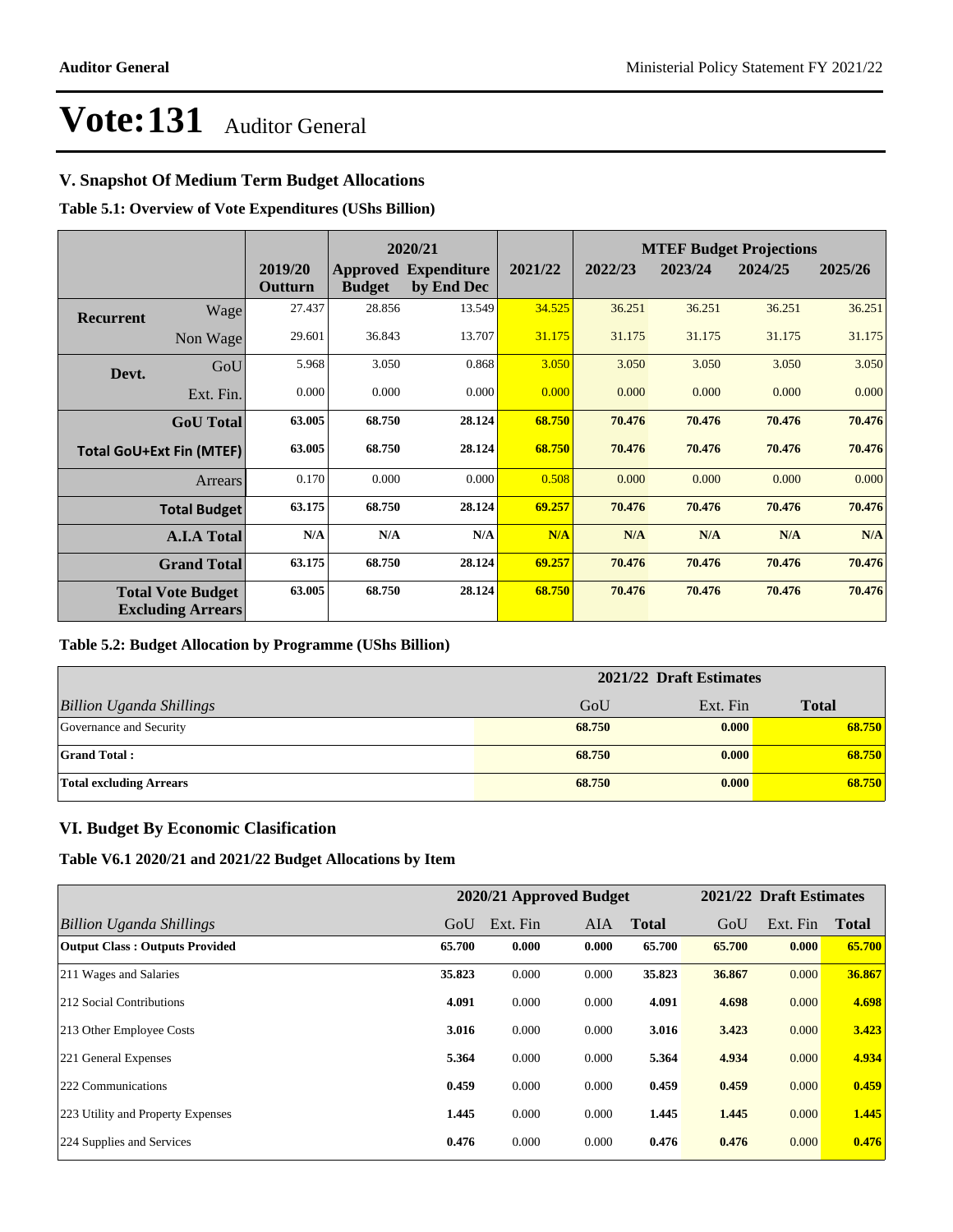| 225 Professional Services              | 4.394  | 0.000 | 0.000 | 4.394  | 3.730  | 0.000 | 3.730  |
|----------------------------------------|--------|-------|-------|--------|--------|-------|--------|
| 227 Travel and Transport               | 8.943  | 0.000 | 0.000 | 8.943  | 7.979  | 0.000 | 7.979  |
| 228 Maintenance                        | 1.689  | 0.000 | 0.000 | 1.689  | 1.689  | 0.000 | 1.689  |
| <b>Output Class: Capital Purchases</b> | 3.050  | 0.000 | 0.000 | 3.050  | 3.050  | 0.000 | 3.050  |
| 312 FIXED ASSETS                       | 3.050  | 0.000 | 0.000 | 3.050  | 3.050  | 0.000 | 3.050  |
| <b>Output Class: Arrears</b>           | 0.000  | 0.000 | 0.000 | 0.000  | 0.508  | 0.000 | 0.508  |
| 321 DOMESTIC                           | 0.000  | 0.000 | 0.000 | 0.000  | 0.508  | 0.000 | 0.508  |
| <b>Grand Total:</b>                    | 68.750 | 0.000 | 0.000 | 68.750 | 69.257 | 0.000 | 69.257 |
| <b>Total excluding Arrears</b>         | 68.750 | 0.000 | 0.000 | 68.750 | 68.750 | 0.000 | 68.750 |

### VII. Budget By Sub-Subprogramme, Department And Project

**Table V7.1: Past Expenditure Outturns and Medium Term Projections by Sub-SubProgramme,Department and Project**

| Billion Uganda shillings                                   |                       | FY 2020/21                |                                   |                                             | <b>Medium Term Projections</b> |         |         |         |
|------------------------------------------------------------|-----------------------|---------------------------|-----------------------------------|---------------------------------------------|--------------------------------|---------|---------|---------|
|                                                            | FY 2019/20<br>Outturn | Approved<br><b>Budget</b> | <b>Spent By</b><br><b>End Dec</b> | 2021-22<br><b>Proposed</b><br><b>Budget</b> | 2022-23                        | 2023-24 | 2024-25 | 2025-26 |
| <b>15 Financial Audits</b>                                 | 22.051                | 23.898                    | 9.143                             | 25.965                                      | 26.922                         | 26.922  | 26.922  | 26.922  |
| 02 Central Government One                                  | 4.775                 | 5.056                     | 1.728                             | 5.506                                       | 5.731                          | 5.731   | 5.731   | 5.731   |
| 03 Central Government Two                                  | 4.721                 | 5.257                     | 2.146                             | 5.731                                       | 5.965                          | 5.965   | 5.965   | 5.965   |
| 04 Local Authorities                                       | 12.555                | 13.585                    | 5.269                             | 14.727                                      | 15.226                         | 15.226  | 15.226  | 15.226  |
| <b>16 Value for Money and Specialised</b><br><b>Audits</b> | 9.972                 | 8.600                     | 3.425                             | 9.070                                       | 9.395                          | 9.395   | 9.395   | 9.395   |
| 05 Value for Money and Specialised Audits                  | 4.424                 | 4.624                     | 1.805                             | 4.855                                       | 5.019                          | 5.019   | 5.019   | 5.019   |
| 06 Forensic Investigations and Special Audits              | 5.548                 | 3.975                     | 1.620                             | 4.214                                       | 4.375                          | 4.375   | 4.375   | 4.375   |
| 17 Support to Audit services                               | 31.152                | 36.252                    | 15.556                            | 34.223                                      | 34.159                         | 34.159  | 34.159  | 34.159  |
| 01 Headquarters                                            | 25.184                | 33.202                    | 14.688                            | 31.173                                      | 31.109                         | 31.109  | 31.109  | 31.109  |
| 0362 Support to Office of the Auditor<br>General           | 5.968                 | 0.000                     | 0.000                             | 0.000                                       | 0.000                          | 0.000   | 0.000   | 0.000   |
| 1690 Retooling of Office of the Auditor<br>General         | 0.000                 | 3.050                     | 0.868                             | 3.050                                       | 3.050                          | 3.050   | 3.050   | 3.050   |
| <b>Total for the Vote</b>                                  | 63.175                | 68.750                    | 28.124                            | 69.257                                      | 70.476                         | 70.476  | 70.476  | 70.476  |
| <b>Total Excluding Arrears</b>                             | 63.005                | 68.750                    | 28.124                            | 68.750                                      | 70.476                         | 70.476  | 70.476  | 70.476  |

### VIII. Sub-SubProgramme Performance and Medium Term Plans

#### **Table V8.1: Sub-SubProgramme Outcome and Outcome Indicators**

| <b>Sub-SubProgramme:</b> 15 Financial Audits |                                                                                                       |
|----------------------------------------------|-------------------------------------------------------------------------------------------------------|
| <b>Objective</b> :                           | To undertake high quality audits targeting improved service delivery through professional approaches. |
| <b>Responsible Officer:</b>                  | EDWARD AKOL                                                                                           |
| Outcome:                                     | Improved accountability, transparency, and compliance with laws and regulations in the public sector  |
|                                              |                                                                                                       |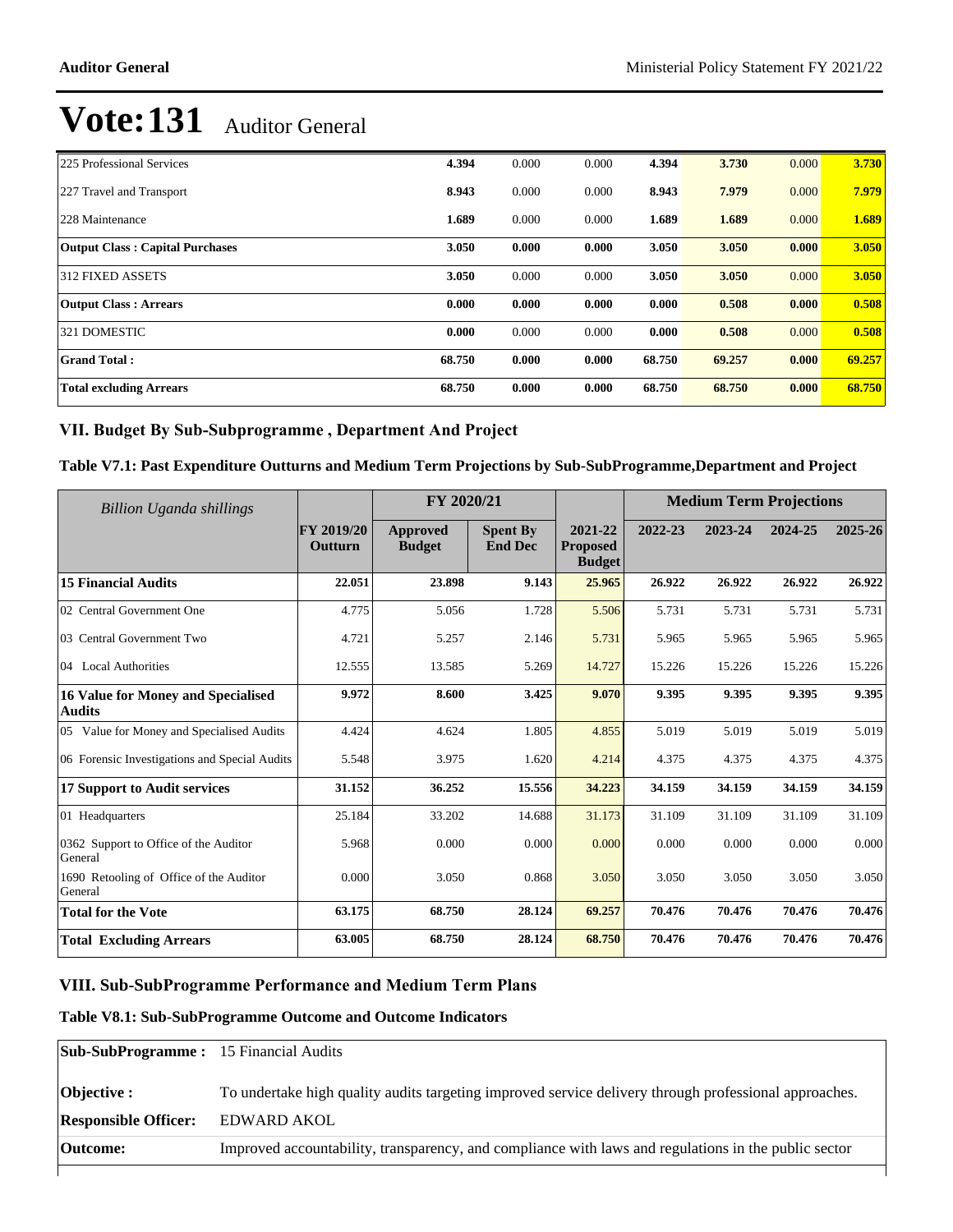|                                                           | 1. Value for money in the management of public resources                                         |                  |                  |                            |                  |                  |  |
|-----------------------------------------------------------|--------------------------------------------------------------------------------------------------|------------------|------------------|----------------------------|------------------|------------------|--|
|                                                           |                                                                                                  |                  |                  | <b>Performance Targets</b> |                  |                  |  |
|                                                           | <b>Outcome Indicators</b>                                                                        |                  |                  | 2021/22                    | 2022/23          | 2023/24          |  |
|                                                           | <b>Baseline</b>                                                                                  | <b>Base year</b> | <b>Target</b>    | Projection                 | Projection       |                  |  |
|                                                           | • Level of compliance with public financial management laws and regulations                      | 52.9%            | 2019             | 65%                        | 68%              | 70%              |  |
| resources                                                 | • Level of stakeholder satisfaction with accountability and transparency in the use of public    | 73.6%            | 2018             | 75%                        | 78%              | 80%              |  |
| <b>Outcome:</b>                                           | Improved quality of audit reports contributing to value for money in the use of Public resources |                  |                  |                            |                  |                  |  |
|                                                           | 1. Value for money in the management of public resources                                         |                  |                  |                            |                  |                  |  |
|                                                           |                                                                                                  |                  |                  | <b>Performance Targets</b> |                  |                  |  |
|                                                           | <b>Outcome Indicators</b>                                                                        |                  |                  | 2021/22                    | 2022/23          | 2023/24          |  |
|                                                           |                                                                                                  | <b>Baseline</b>  | <b>Base</b> year | <b>Target</b>              | Projection       | Projection       |  |
|                                                           | • Proportion of external audit report recommendations implemented                                | 24%              | 2020             | 35%                        | 40%              | 45%              |  |
|                                                           | • Adoption rate of OAG recommendations by Parliamentary Oversight Committees                     | $\overline{0}$   | 2019             | 65%                        | 70%              | 75%              |  |
| • Level of compliance with the audit ISSAIs               |                                                                                                  | 64%              | 2019             | 68%                        | 70%              | 73%              |  |
| <b>Department: 02 Central Government One</b>              |                                                                                                  |                  |                  |                            |                  |                  |  |
| <b>Budget Output: 01 Financial Audits</b>                 |                                                                                                  |                  |                  |                            |                  |                  |  |
| Governments) undertaken.                                  | Percentage of planned financial audits (MDAs, Statutory Authorities, Projects, PSAs and Local    |                  |                  | 90%                        | 95%              | 100%             |  |
|                                                           | Percentage of unqualified audit reports (MDAs, Statutory Bodies, Local Governments)              |                  |                  | 88%                        | 90%              | 92%              |  |
|                                                           | Number of reviews and updates to audit manuals/guidelines                                        |                  |                  | $\overline{2}$             | $\boldsymbol{2}$ | 3                |  |
| <b>Department: 03 Central Government Two</b>              |                                                                                                  |                  |                  |                            |                  |                  |  |
| <b>Budget Output: 01 Financial Audits</b>                 |                                                                                                  |                  |                  |                            |                  |                  |  |
| Governments) undertaken.                                  | Percentage of planned financial audits (MDAs, Statutory Authorities, Projects, PSAs and Local    |                  |                  | 90%                        | 95%              | 98%              |  |
|                                                           | Percentage of unqualified audit reports (MDAs, Statutory Bodies, Local Governments)              |                  |                  | 88%                        | 90%              | 92%              |  |
|                                                           | Number of reviews and updates to audit manuals/guidelines                                        |                  |                  | $\mathbf{1}$               | $\mathbf{1}$     | $\boldsymbol{2}$ |  |
| <b>Department: 04 Local Authorities</b>                   |                                                                                                  |                  |                  |                            |                  |                  |  |
| <b>Budget Output: 01 Financial Audits</b>                 |                                                                                                  |                  |                  |                            |                  |                  |  |
| Governments) undertaken.                                  | Percentage of planned financial audits (MDAs, Statutory Authorities, Projects, PSAs and Local    |                  |                  | 88%                        | 90%              | 92%              |  |
|                                                           | Percentage of unqualified audit reports (MDAs, Statutory Bodies, Local Governments)              |                  |                  | 90%                        | 90%              | 92%              |  |
| Number of reviews and updates to audit manuals/guidelines |                                                                                                  |                  | $\mathbf{1}$     | $\boldsymbol{2}$           |                  |                  |  |
|                                                           | Sub-SubProgramme: 16 Value for Money and Specialised Audits                                      |                  |                  |                            |                  |                  |  |
| Objective:                                                | To conduct audits responding to stakeholder needs and emerging issues.                           |                  |                  |                            |                  |                  |  |
| <b>Responsible Officer:</b>                               | STEPHEN KATEREGGA                                                                                |                  |                  |                            |                  |                  |  |
| <b>Outcome:</b>                                           | Effective public service delivery systems and instrumental, causative forensic investigations    |                  |                  |                            |                  |                  |  |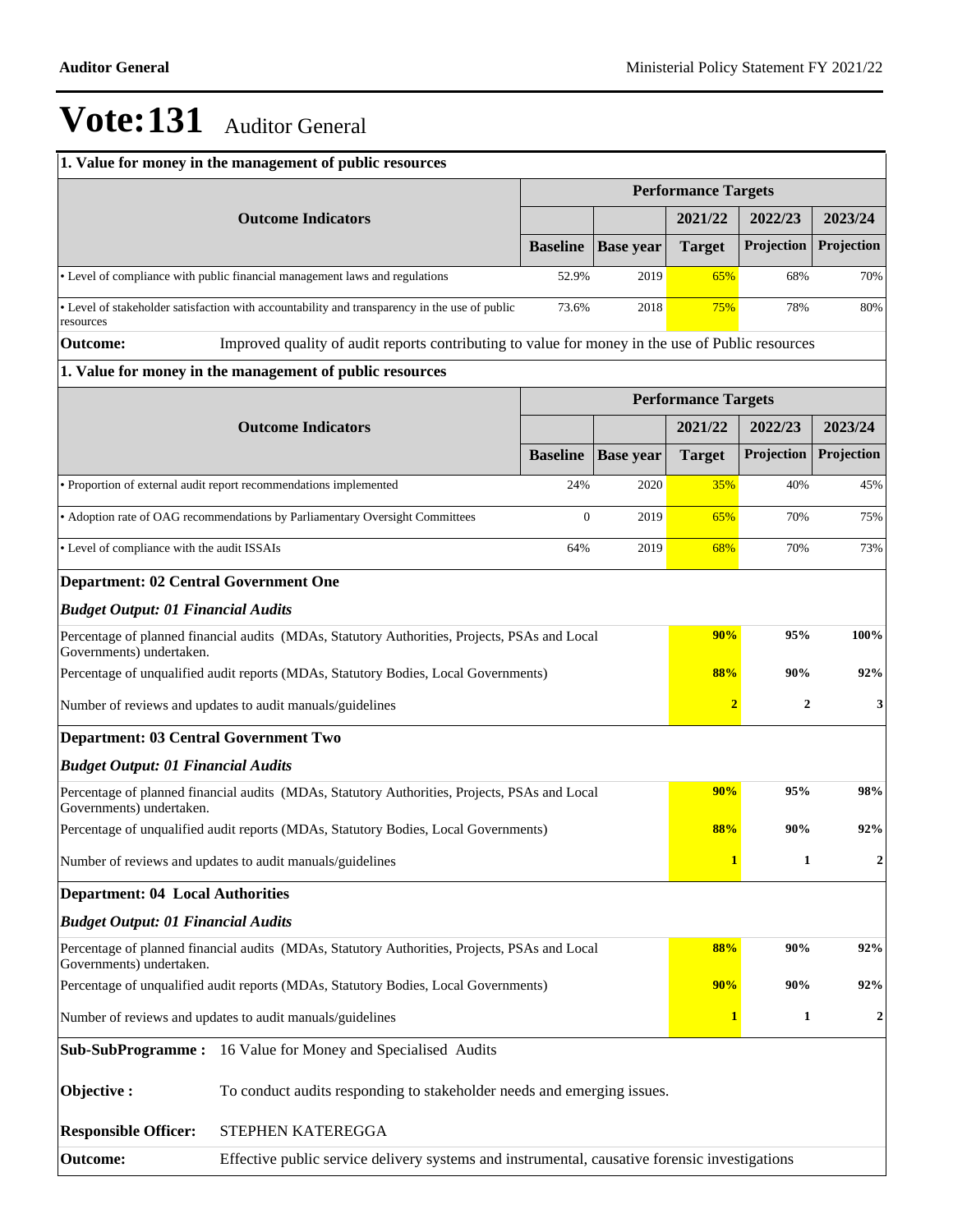|                                                   | 1. Value for money in the management of public resources                                                                                                                                                    |                            |                  |                            |            |                                  |  |
|---------------------------------------------------|-------------------------------------------------------------------------------------------------------------------------------------------------------------------------------------------------------------|----------------------------|------------------|----------------------------|------------|----------------------------------|--|
|                                                   |                                                                                                                                                                                                             | <b>Performance Targets</b> |                  |                            |            |                                  |  |
|                                                   | <b>Outcome Indicators</b>                                                                                                                                                                                   |                            |                  | 2021/22                    | 2022/23    | 2023/24                          |  |
|                                                   |                                                                                                                                                                                                             | <b>Baseline</b>            | <b>Base</b> year | <b>Target</b>              | Projection | Projection                       |  |
|                                                   | • Number of Judicial and Administrative actions resulting from audits                                                                                                                                       | $\overline{0}$             | 2019             | 10                         | 15         | 20                               |  |
| • Nominal amount of savings resulting from audits |                                                                                                                                                                                                             | $\Omega$                   | 2019             | 140,000,000,<br>000        | 000        | 160,000,000, 180,000,000,<br>000 |  |
|                                                   | • Number of policy changes and Administrative Instructions resulting from OAG reports                                                                                                                       | $\overline{0}$             | 2019             | 5                          | 5          | $\overline{7}$                   |  |
|                                                   | Department: 05 Value for Money and Specialised Audits                                                                                                                                                       |                            |                  |                            |            |                                  |  |
| <b>Budget Output: 01 Value for Money Audits</b>   |                                                                                                                                                                                                             |                            |                  |                            |            |                                  |  |
|                                                   | Percentage of planned Value for Money and Specialised audits (VFM studies, Forensic Investigations,<br>Special Audits, PPP Audits, Engineering/Public works audits, Gender and Environment audits, Regional |                            |                  | <b>100%</b>                | 100%       | 100%                             |  |
| audits) undertaken.                               |                                                                                                                                                                                                             |                            |                  |                            |            |                                  |  |
|                                                   | Percentage of audit reports resulting in policy changes/administrative instructions                                                                                                                         |                            |                  | 5%                         | 6%         | 7%                               |  |
|                                                   | <b>Department: 06 Forensic Investigations and Special Audits</b>                                                                                                                                            |                            |                  |                            |            |                                  |  |
| <b>Budget Output: 01 Value for Money Audits</b>   |                                                                                                                                                                                                             |                            |                  |                            |            |                                  |  |
| audits) undertaken.                               | Percentage of planned Value for Money and Specialised audits (VFM studies, Forensic Investigations,<br>Special Audits, PPP Audits, Engineering/Public works audits, Gender and Environment audits, Regional |                            |                  | <b>100%</b>                | 100%       | 100%                             |  |
|                                                   | Percentage of specified forensic investigations resulting in successful prosecutions                                                                                                                        |                            |                  | 15%                        | 17%        | 20%                              |  |
| <b>Sub-SubProgramme:</b>                          | 17 Support to Audit services                                                                                                                                                                                |                            |                  |                            |            |                                  |  |
| Objective:                                        | To enhance institutional capacity to effectively and efficiently deliver the mandate and promote inclusive,<br>sustainable organizational performance.                                                      |                            |                  |                            |            |                                  |  |
| <b>Responsible Officer:</b>                       | MAXWELL POUL OGENTHO                                                                                                                                                                                        |                            |                  |                            |            |                                  |  |
| <b>Outcome:</b>                                   | A high performing and efficient model institution                                                                                                                                                           |                            |                  |                            |            |                                  |  |
|                                                   | 1. Value for money in the management of public resources                                                                                                                                                    |                            |                  |                            |            |                                  |  |
|                                                   |                                                                                                                                                                                                             |                            |                  | <b>Performance Targets</b> |            |                                  |  |
| <b>Outcome Indicators</b>                         |                                                                                                                                                                                                             |                            |                  | 2021/22                    | 2022/23    | 2023/24                          |  |
|                                                   |                                                                                                                                                                                                             | <b>Baseline</b>            | <b>Base year</b> | <b>Target</b>              | Projection | Projection                       |  |
|                                                   |                                                                                                                                                                                                             |                            |                  |                            |            |                                  |  |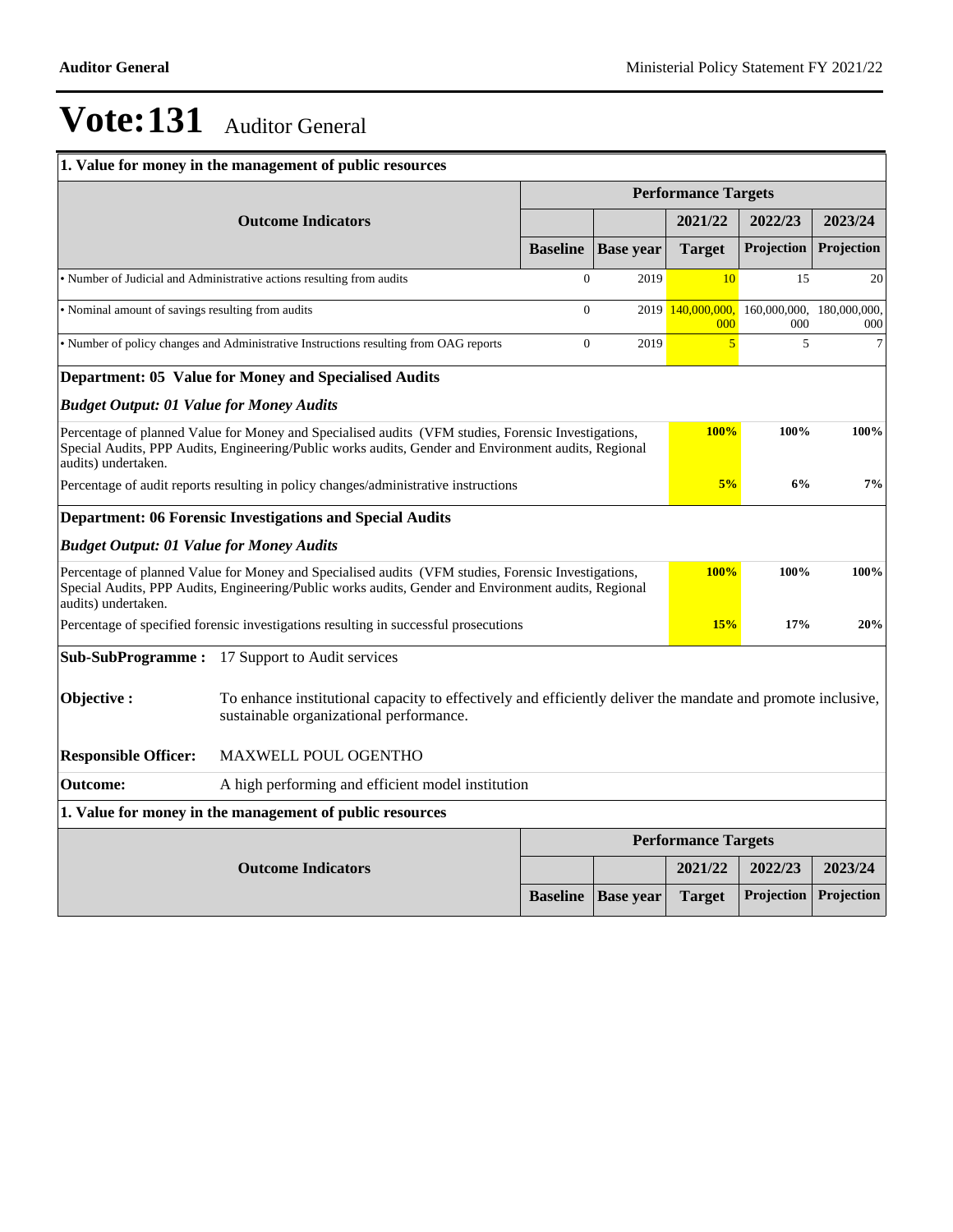| • Percentage of Corporate Strategy implemented                                            | 51%            | 2019 | 25%         | 50%  | 70%  |  |  |  |  |
|-------------------------------------------------------------------------------------------|----------------|------|-------------|------|------|--|--|--|--|
| • Level of OAG compliance with ISSAI's using INTOSAI Performance Measurement<br>Framework | 1.9            | 2017 | 2.5         | 2.7  | 2.8  |  |  |  |  |
| • Level of implementation of Internal and External Audit Recommendations                  | 88%            | 2019 | 90%         | 92%  | 95%  |  |  |  |  |
| • Increased Audit coverage as a result of operational efficiency                          | $\overline{0}$ | 2019 | 350         | 400  | 420  |  |  |  |  |
| <b>Department: 01 Headquarters</b>                                                        |                |      |             |      |      |  |  |  |  |
| <b>Budget Output: 01 Policy, Planning and Strategic Management</b>                        |                |      |             |      |      |  |  |  |  |
| Level of alignment of operational plans                                                   |                |      | 100%        | 100% | 100% |  |  |  |  |
| Percentage of staff appropriately accomodated                                             |                |      | <b>100%</b> | 100% | 100% |  |  |  |  |
| Number of procurements and disposals carried out                                          |                |      | <b>200</b>  | 220  | 250  |  |  |  |  |
| Percentage of planned draft legal amendments proposed and presented                       | 90%            | 95%  | 100%        |      |      |  |  |  |  |
| Project: 1690 Retooling of Office of the Auditor General                                  |                |      |             |      |      |  |  |  |  |
| <b>Budget Output: 75 Purchase of Motor Vehicles and Other Transport Equipment</b>         |                |      |             |      |      |  |  |  |  |
| Proportion of vehicles and motocycles in good condition                                   |                |      | 50          | 60   | 65   |  |  |  |  |

#### **IX. Major Capital Investments And Changes In Resource Allocation**

#### **Table 9.1: Major Capital Investment (Capital Purchases outputs over 0.5Billion)**

| FY 2020/21                                                                                                           | FY 2021/22   |                                                                                                         |                                                                                                                                      |  |  |  |  |  |  |
|----------------------------------------------------------------------------------------------------------------------|--------------|---------------------------------------------------------------------------------------------------------|--------------------------------------------------------------------------------------------------------------------------------------|--|--|--|--|--|--|
| <b>Appr. Budget and Planned Outputs</b>                                                                              |              | <b>Expenditures and Achievements by</b><br>end Dec                                                      | <b>Proposed Budget and Planned</b><br><b>Outputs</b>                                                                                 |  |  |  |  |  |  |
| <b>Vote 131 Auditor General</b>                                                                                      |              |                                                                                                         |                                                                                                                                      |  |  |  |  |  |  |
| <b>Sub-SubProgramme: 14 17 Support to Audit services</b>                                                             |              |                                                                                                         |                                                                                                                                      |  |  |  |  |  |  |
| Development Project : 1690 Retooling of Office of the Auditor General                                                |              |                                                                                                         |                                                                                                                                      |  |  |  |  |  |  |
| <b>Budget Output: 14 17 72 Government Buildings and Administrative Infrastructure</b>                                |              |                                                                                                         |                                                                                                                                      |  |  |  |  |  |  |
| Boundary wall constructed for Masaka branch office<br>Design and supervision consultant for construction of Off-site |              | House completed.                                                                                        | Works on Basement Extraction system at Audit Fencing of land purchased for Construction of the<br><b>Center for Audit Excellence</b> |  |  |  |  |  |  |
| facility procured.                                                                                                   |              | Construction of staff quarters in Moroto<br>nearing completion.                                         |                                                                                                                                      |  |  |  |  |  |  |
| <b>Total Output Cost(Ushs Thousand)</b>                                                                              | 600,000      | 456,703                                                                                                 | 700,000                                                                                                                              |  |  |  |  |  |  |
| Gou Dev't:                                                                                                           | 600,000      | 456,703                                                                                                 | 700,000                                                                                                                              |  |  |  |  |  |  |
| Ext Fin:                                                                                                             | $\Omega$     | $\Omega$                                                                                                |                                                                                                                                      |  |  |  |  |  |  |
| A.I.A.                                                                                                               | $\mathbf{0}$ | $\Omega$                                                                                                | $\overline{0}$                                                                                                                       |  |  |  |  |  |  |
| Budget Output: 14 17 75 Purchase of Motor Vehicles and Other Transport Equipment                                     |              |                                                                                                         |                                                                                                                                      |  |  |  |  |  |  |
| 2 vehicles procured and delivered                                                                                    |              | Specifications developed but procurement<br>process yet to commence subject to availability<br>of funds | 3 vehicles procured                                                                                                                  |  |  |  |  |  |  |
| <b>Total Output Cost(Ushs Thousand)</b>                                                                              | 650,000      | $\bf{0}$                                                                                                | 750,000                                                                                                                              |  |  |  |  |  |  |
| Gou Dev't:                                                                                                           | 650,000      | $\Omega$                                                                                                | 750,000                                                                                                                              |  |  |  |  |  |  |
| Ext Fin:                                                                                                             | $\mathbf{0}$ | $\Omega$                                                                                                |                                                                                                                                      |  |  |  |  |  |  |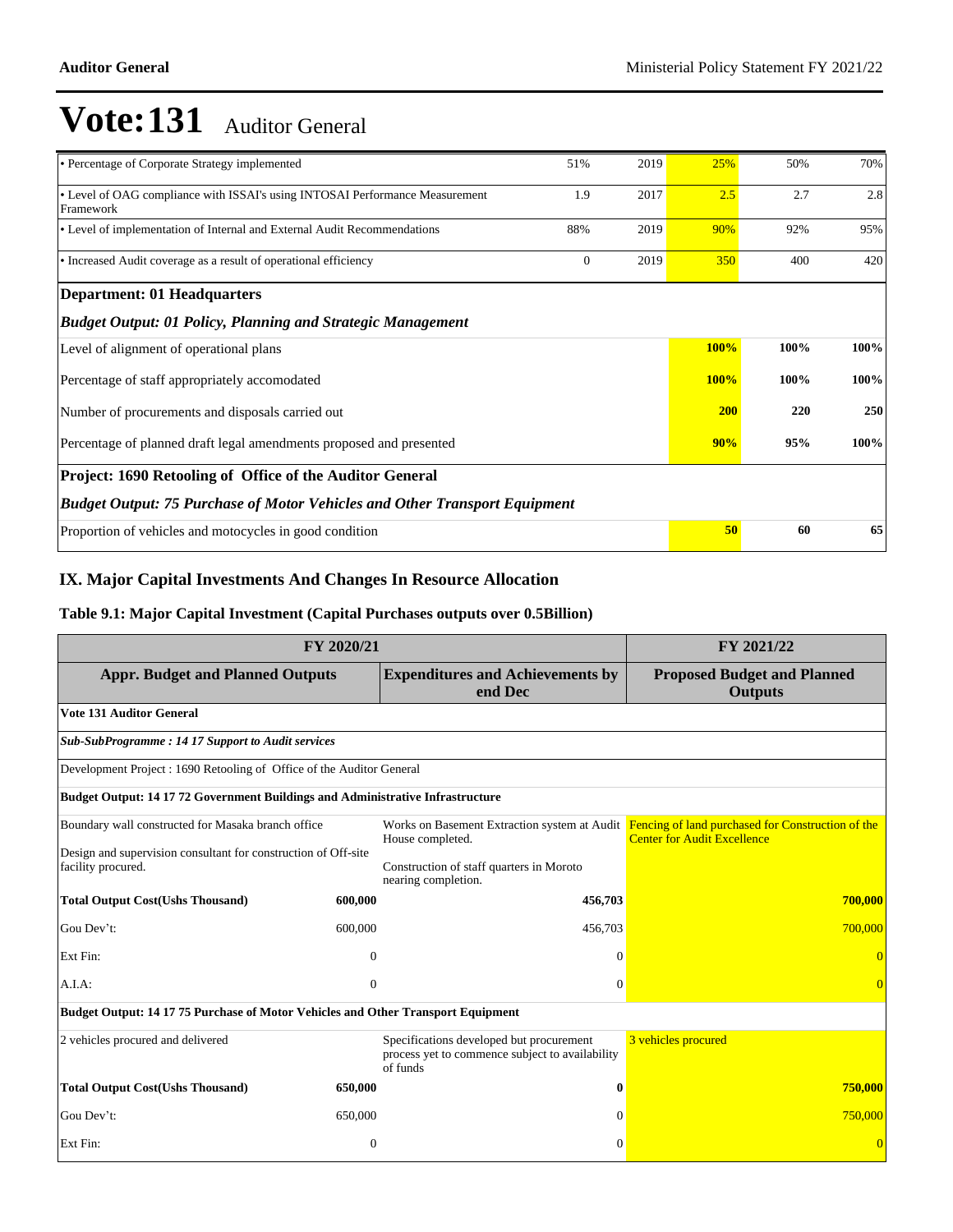| $A.I.A$ :                                                                                                                             | 0              | $\Omega$                                                                                                                    |                                                                                                                                                                                |  |  |  |  |  |  |
|---------------------------------------------------------------------------------------------------------------------------------------|----------------|-----------------------------------------------------------------------------------------------------------------------------|--------------------------------------------------------------------------------------------------------------------------------------------------------------------------------|--|--|--|--|--|--|
| Budget Output: 14 17 76 Purchase of Office and ICT Equipment, including Software                                                      |                |                                                                                                                             |                                                                                                                                                                                |  |  |  |  |  |  |
| Annual purchase and renewal of TeamMate licenses and<br>Security certificates<br>Procurement of 75 laptops and Data center equipment. |                | TeamMate Licenses procured and renewed.<br>Procurement of 40 laptops commenced with<br>payment and delivery expected in Q3. | <b>TeamMate Plus licenses purchased</b><br><b>Security certificates acquired</b><br><b>Assorted ICT equipment procured (75 laptops,</b><br>server equipment, security systems) |  |  |  |  |  |  |
|                                                                                                                                       |                | Technical specifications for assorted ICT<br>equipment developed                                                            |                                                                                                                                                                                |  |  |  |  |  |  |
| <b>Total Output Cost(Ushs Thousand)</b>                                                                                               | 1,600,000      | 409,098                                                                                                                     | 1,500,000                                                                                                                                                                      |  |  |  |  |  |  |
| Gou Dev't:                                                                                                                            | 1,600,000      | 409,098                                                                                                                     | 1,500,000                                                                                                                                                                      |  |  |  |  |  |  |
| Ext Fin:                                                                                                                              | $\overline{0}$ | $\Omega$                                                                                                                    |                                                                                                                                                                                |  |  |  |  |  |  |
| $A.I.A$ :                                                                                                                             | $\theta$       | $\Omega$                                                                                                                    |                                                                                                                                                                                |  |  |  |  |  |  |

### **X. Vote Challenges and Plans To Improve Performance**

#### **Vote Challenges**

The major challenges being encountered in the office are discussed below:

Negative effects of the Covid 19 pandemic: The restrictions arising from efforts to curb the Covid 19 pandemic as well as the overall circumstances resulting from Covid 19 posed the biggest challenge to the office in FY 2019/20 and the first half of FY 2020/21. Activities in the third and fourth quarters of the financial were delayed whereas others were deferred. In addition, revenue shortfalls directly attributed to the Covid 19 - induced national lockdown resulted in budget cuts in the allocations for FY 2020/21.

Increasing Audit Scope: The expanding scope of audit coverage (local governments and schools) in addition to increasing demand for VFM Audits, public works audit, special audits and forensic investigations has been difficult to cope with due to limited staff and corresponding budgetary allocations to execute requests and audit plans. This results in accumulation of audit backlogs. For example, out of a total population of 17,637 in 2019, the office planned to audit 5431 including backlogs, and this was only possible through off-budget support.

Follow±Up on Implementation of Recommendations: Lack of a system to effectively track implementation of audit recommendations as well as the existing backlog in the discussion of audit reports have adversely affected the ability of the office to take stock and measure the impact of audit work.

Mismatched Reporting Timelines: The PFM Act 2015 requires the Auditor General to report to Parliament by 31st December every year. Alignment of our audit year and financial year outcomes has posed a challenge in reporting performance outcomes of the office and the six-month period following the end of the financial year continuously exerts pressure on the office to produce quality audit reports in a timely manner.

International Obligations: The OAG was appointed to Chair the INTOSAI Working Group on Extractive Industries (WGEI). However, due to inadequate funding, it has been unable to fully equip the secretariat and participate effectively in the international arena.

Procurement Delays in Donor-Supported Projects: Complex procurement procedures associated with Donor funded projects have led to implementation delays for example with regards to construction of Arua regional offices and the procurement of the Integrated Management Information System.

Under-release of funds and Budget Cuts: Non realization of our projected cash flow requirements, especially relating to consumptive items and the Development has impeded timely budget execution. In FY 2019/20 for example, the development budget release shortfall was UGX 2.082 which adversely planned procurement of ICT equipment, land and scheduled payments towards construction of staff quarters at Moroto branch office. In the same financial year, the government – wide freeze on purchase of vehicles exacerbated the declining condition of the OAG fleet. Additionally budget cuts amounting to UGX 3.34Bn on consumptive items in the first quarter of FY 2020/21 negatively impacted implementation of planned activities.

Increasing cost of asset maintenance: The office has been able to construct Audit House and branch offices, as well as acquire other assets such as vehicles and office equipment with the support of GoU and development partners thus enabling us to take audit services closer to the general public. However this has led to increase in funds required to meet the necessary operational and maintenance costs. This poses a risk arising from the limited budgetary allocation towards asset maintenance. The growth in stock of physical assets has not been commensurately addressed in terms of resources to cover associated maintenance expenses.

#### **Plans to improve Vote Performance**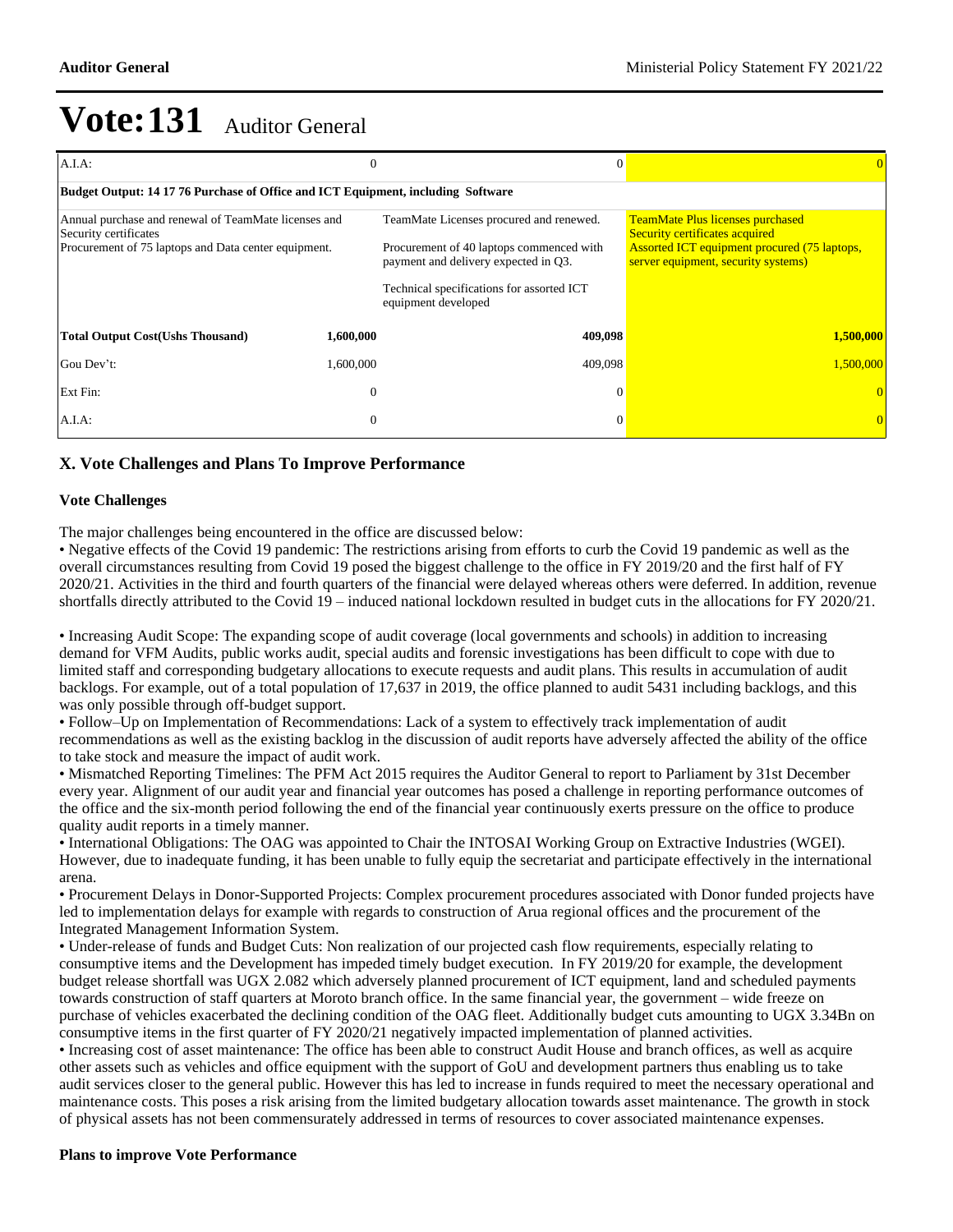Alignment of all OAG operations to the OAG Strategic Plan 2020 - 2025: The office has undertaken deliberate efforts to create full alignment of operations and business processes at all levels to the goal and objectives of the OAG Strategic plan  $2020-2025$ . This was done through engagements with staff and external stakeholders in order to ensure that we are better able to meet their expectations while also delivering on the mandate of the Auditor General in a way that creates value to society. Being able to create institutional synergies from the operational to the strategic level will harmonize the way we work thus creating efficiency and effectiveness in overall performance. This will also enhance the ability of the office to make a tangible contribution to the NDP III.

Tracking Audit recommendations and conducting impact assessments: Follow up on the implementation of audit recommendations facilitates improvements in public accountability through ascertaining the extent to which these recommendations have been put into practice. This gives a platform for the office to demonstrate the value it creates to the citizens and enables validation of the impact and relevance of audit to the country. Follow up on implementation of recommendations also creates avenues for increasing the inclusiveness of the public in regard to demanding for accountability.

Correspondingly, the OAG is re-launching TeamMate Audit software which involves an upgrade to TeamMate Plus in pursuit of improved management of audit activities. This including customization of the solution to provide an internal mechanism for effective tracking of audit recommendations.

Additionally, the office is spear heading the development of a shared platform for tracking the implementation and status of oversight recommendations arising from audits and investigations. This is a key PFM reform strategy initiative which shall enable stock taking of the impact of oversight recommendations as well as citizen participation in public accountability through increased access to audit results.

Sustainable Capacity Building initiatives: Over time, the office has equitably built capacity of its staff. This has been through training, bench-marking and use of short term consultancies both through workshops and on the job training aimed at imparting skills to audit staff during execution of complex audit projects. The office has therefore prioritised inclusive staff capacity building in a gender responsive way so as to improve the quality of audits while ensuring that audits address current stakeholder needs and emerging areas. Enhancing staff capacity translates to improved ability to carry out audits internally hence increasing audit coverage and reducing out-sourcing costs.

Compliance with International Standards for Supreme Audit Institutions: The office has continuously targeted improved audit quality through adoption of International Standards for Supreme Audit Institutions. Roll out of these standards commenced in FY 2014/15 and will continue until the office achieves full compliance to the standards in all dimensions as required.

Computer Aided Audit Tools: The office will continue implementing the use of the Computer Aided Audit Tools and their reviews to address any challenges involved in the use of these tools. These include TeamMate audit software, Microsoft Excel, ACL, IDEA etc. This is aimed at improving the quality and efficiency of audits.

Integrated Management Information System: The office plans to implement the Integrated Management Information System which involves full automation of all business processes within the office. In the same vein, the office plans to strengthen the monitoring and evaluation system to ensure regular performance monitoring of its Corporate Plan.

Effective Stakeholder Engagement and collaborations: The office shall prioritise engagement of OAG stakeholders in order to improve on the impact of audits with emphasis on social inclusion and geographical coverage. The office plans to widen dissemination of audit reports and build the capacity of its stakeholders at district level in utilisation of audit reports. In addition, collaborative engagements with other Anti – corruption institutions, development partners, Civil society, the media, professional bodies, tertiary institutions and other relevant stakeholders shall be undertaken. This is aimed at enhancing the uptake of audit results.

The office is also participating in the PFM reform of improving the Downward accountability mechanism whose objective is to address the most pressing gaps in the accountability value chain in terms of audit scrutiny and stimulating demand for downward accountability to citizens on public expenditure and service delivery performance.

Through its Parliamentary Liaison Department, the office will continue providing technical support to the Oversight Committees of Parliament in order to facilitate discussion of audit reports thereby improving on the impact of audit work. Particular emphasis shall be put on the discussion of VFM reports. The office shall also continue to engage other committees of Parliament particularly the Finance, Budget and Sectoral committees.

OAG Policies and Manuals: Review and updating of policies, manuals, strategies and monitoring their implementation so as to keep up to date with the ever-changing environment shall be undertaken. This will ultimately enable the office to evolve its operations to enable staff to effectively execute the mandate of the office and demonstrate sustainable impact created by the office. Compliance with these policies, manuals and guidelines shall also be monitored to gauge effectiveness.

Follow up on Integrity issues: The office has established a position of the Integrity Manager on its organisation structure in accordance with ISSAI 30 guidance on implementation of code of ethics. The integrity manager is expected to support the office in dealing with misconduct concerning integrity and consistently creating awareness and communicating continuously on issues of integrity within the organization as well as preventive measures to curb integrity violations.

### **XI Off Budget Support**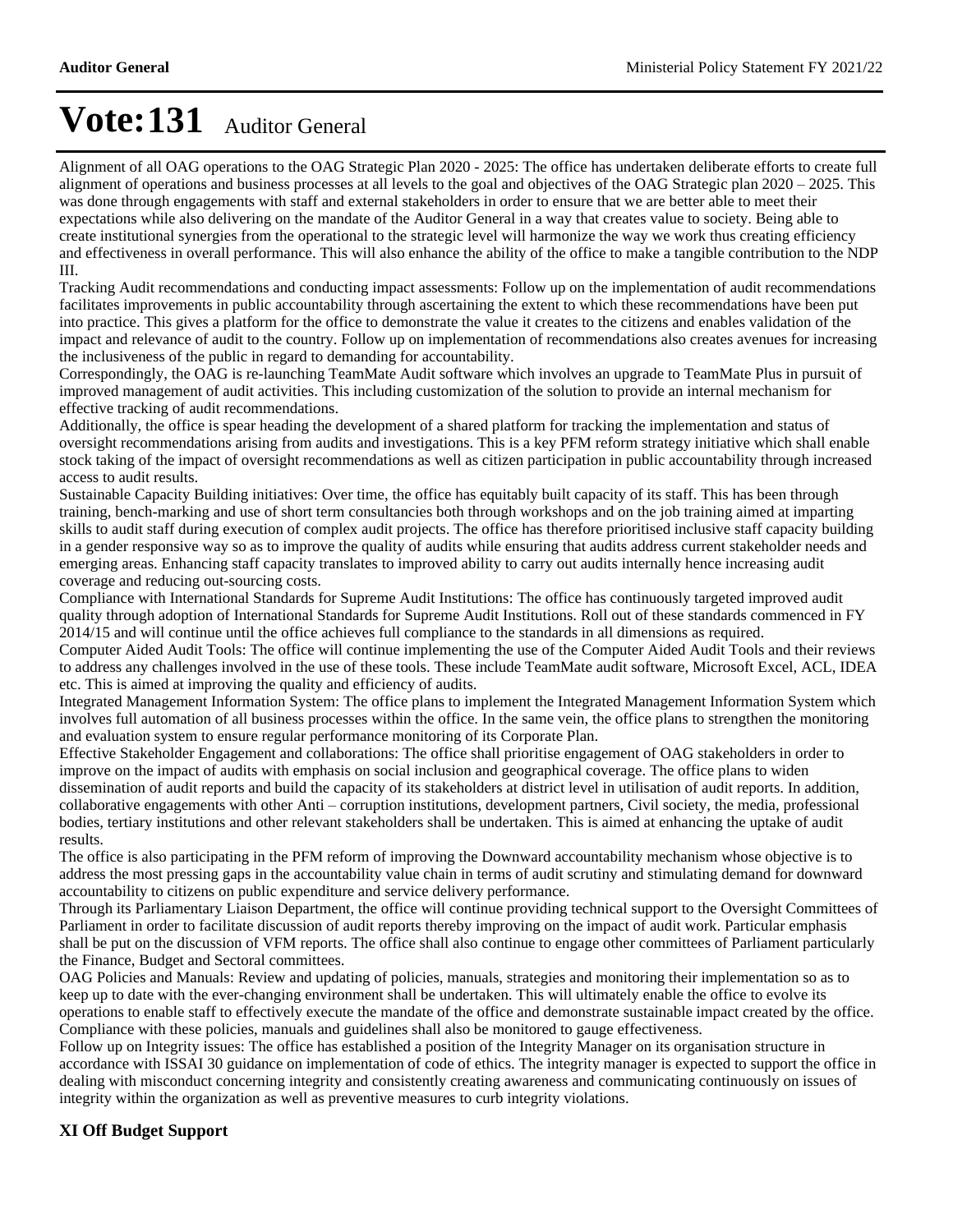### **Table 11.1 Off-Budget Support by Project**

| <b>Billion Uganda Shillings</b>                              | 2020/21 Approved<br><b>Budget</b> | 2021/22 Draft<br><b>Estimates</b> |
|--------------------------------------------------------------|-----------------------------------|-----------------------------------|
| <b>Sub-SubProgramme 1415 Financial Audits</b>                | 1.84                              | 0.00                              |
| <b>Recurrent Budget Estimates</b>                            |                                   |                                   |
| 04 Local Authorities                                         | 1.84                              | 0.00                              |
| 406-European Union (EU)                                      | 1.84                              | 0.00                              |
| Sub-SubProgramme 1416 Value for Money and Specialised Audits | 0.28                              | 0.00                              |
| <b>Recurrent Budget Estimates</b>                            |                                   |                                   |
| 05 Value for Money and Specialised Audits                    | 0.11                              | 0.00                              |
| 406-European Union (EU)                                      | 0.11                              | 0.00                              |
| 06 Forensic Investigations and Special Audits                | 0.16                              | 0.00                              |
| 406-European Union (EU)                                      | 0.16                              | 0.00                              |
| <b>Sub-SubProgramme 1417 Support to Audit services</b>       | 0.98                              | 0.00                              |
| <b>Recurrent Budget Estimates</b>                            |                                   |                                   |
| 01 Headquarters                                              | 0.98                              | 0.00                              |
| 406-European Union (EU)                                      | 0.98                              | 0.00                              |
| <b>Total for Vote</b>                                        | 3.09                              | 0.00                              |

### **XII. Vote Cross Cutting Policy And Other Budgetary Issues**

### **Table 12.1: Cross- Cutting Policy Issues**

| <b>Issue Type:</b>                  | <b>HIV/AIDS</b>                                                                                                                                                                                                                                                           |
|-------------------------------------|---------------------------------------------------------------------------------------------------------------------------------------------------------------------------------------------------------------------------------------------------------------------------|
| Objective:                          | To equitably and sustainably minimize the impact of HIV/AIDS on staff quality of life and<br>productivity.                                                                                                                                                                |
| <b>Issue of Concern:</b>            | The office has staff living with HIV/AIDS whom it inclusively supports to live a healthy life and<br>maintain productivity levels.<br>The office also plans to raise awareness levels on issues pertaining to HIV/AIDS.                                                   |
| <b>Planned Interventions:</b>       | In FY 2021/22, the office shall continue providing timely access to required medical services for<br>HIV positive staff and their families through the medical insurance scheme. The cover shall also<br>include specialised staff counseling services.                   |
| <b>Budget Allocation (Billion):</b> | 0.310                                                                                                                                                                                                                                                                     |
| <b>Performance Indicators:</b>      | Number of awareness campaigns undertaken<br>Level of staff satisfaction with medical services accessed through medical insurance scheme<br>Percentage of non-wage recurrent budget spent on HIV/AIDS mainstreaming activities                                             |
| <b>Issue Type:</b>                  | <b>Gender</b>                                                                                                                                                                                                                                                             |
| Objective:                          | To provide equitable, all inclusive opportunities in terms of welfare and career growth for all staff.                                                                                                                                                                    |
| <b>Issue of Concern:</b>            | The need to have balanced career growth for all staff regardless of sex, race, religious affiliation or<br>disability.                                                                                                                                                    |
| <b>Planned Interventions:</b>       | Provide equitable, needs-based training to all staff<br>Conducting fair and transparent recruitment and promotions<br>Support activities of the OAG Women's forum<br>Annually assess the level of staff satisfaction by gender<br>Nursing room established at Audit House |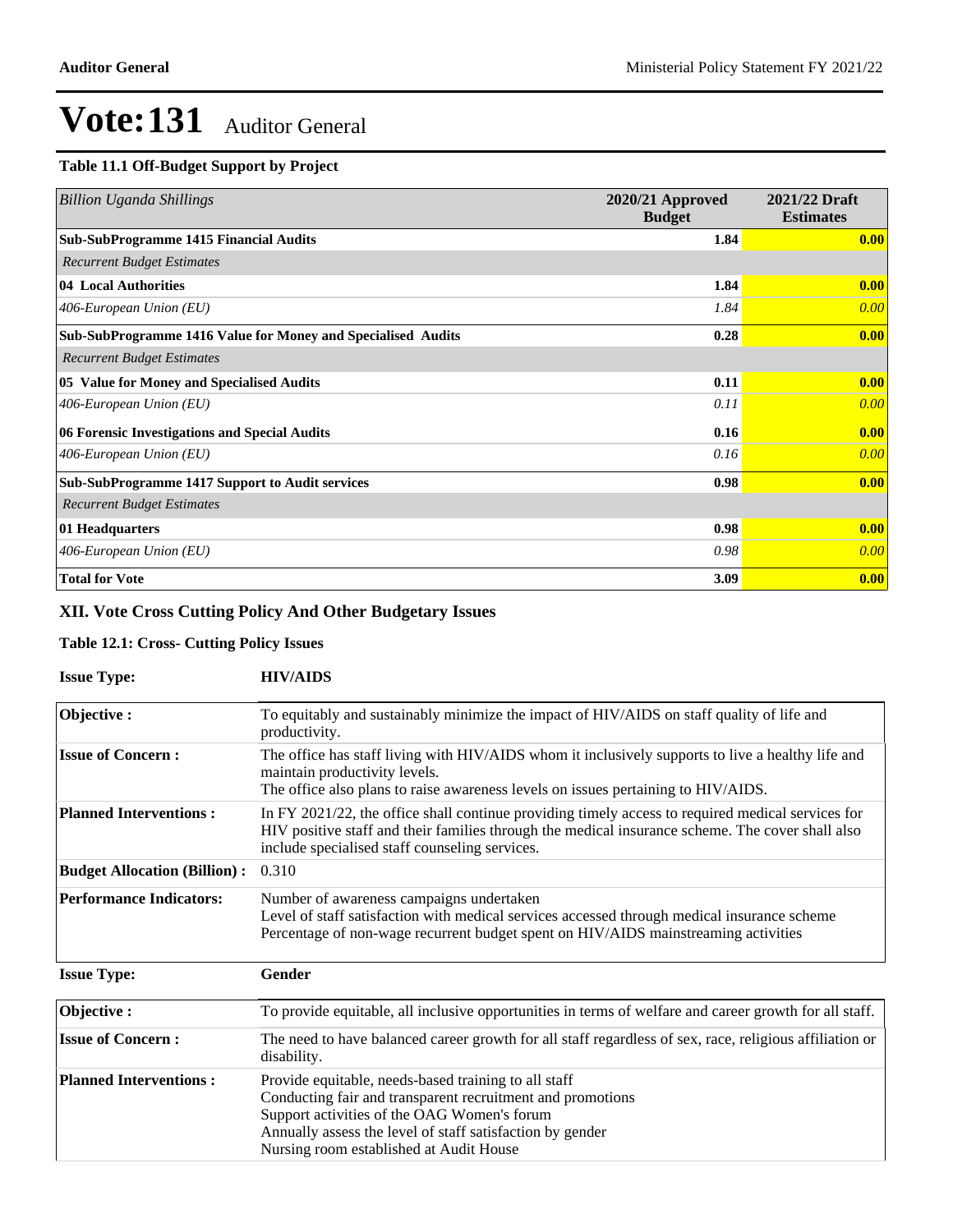| <b>Budget Allocation (Billion):</b> | 0.700                                                                                                                                                                                                                                                                  |  |  |  |
|-------------------------------------|------------------------------------------------------------------------------------------------------------------------------------------------------------------------------------------------------------------------------------------------------------------------|--|--|--|
| <b>Performance Indicators:</b>      | Number of men and women trained<br>Number of OAG Women's forum activities held<br>Level of staff satisfaction disaggregated by gender                                                                                                                                  |  |  |  |
| Objective:                          | To conduct audits focused on creating equitable and sustainable improvement in service delivery<br>for all in line with SDG 5.                                                                                                                                         |  |  |  |
| <b>Issue of Concern:</b>            | There is need to conduct audits targeting the creation of equitable value to society in an<br>indiscriminate manner.                                                                                                                                                   |  |  |  |
| <b>Planned Interventions:</b>       | To mainstream gender and equity in all audit activities in line with the SDGs so as to promote<br>equitable service delivery and inclusive growth.<br>The office shall also undertake gender audits focused on National gender policies, interventions<br>and actions. |  |  |  |
| <b>Budget Allocation (Billion):</b> | 9.390                                                                                                                                                                                                                                                                  |  |  |  |
| <b>Performance Indicators:</b>      | Level of satisfaction with OAG audits among vulnerable groups<br>Number of gender performance audits undertaken<br>Number of Performance audits directly mapped onto SDGs undertaken                                                                                   |  |  |  |
| <b>Issue Type:</b>                  | <b>Enviroment</b>                                                                                                                                                                                                                                                      |  |  |  |
| Objective:                          | To all-inclusively enhance staff awareness on environmental issues pertaining to climate change<br>and its effects.                                                                                                                                                    |  |  |  |
| <b>Issue of Concern:</b>            | Lack of sufficient knowledge on climate change, its effects and sustainable environmental<br>conservation efforts.                                                                                                                                                     |  |  |  |
| <b>Planned Interventions:</b>       | Staff sensitization on Climate change and its effects.<br>Training of staff in environmental audit so as to create external impact.<br>The office is a member of the INTOSAI Working Group on Environmental Audits and will hence<br>participate in WGEA activities    |  |  |  |
| <b>Budget Allocation (Billion):</b> | 0.110                                                                                                                                                                                                                                                                  |  |  |  |
| <b>Performance Indicators:</b>      | Number of staff sensitization workshops undertaken<br>Number of staff trained in environmental audits<br>Percentage of WGEA forums attended                                                                                                                            |  |  |  |

### **XIII. Personnel Information**

### **Table 13.1 Staff Establishment Analysis**

| <b>Title</b>                                           | <b>Salary Scale</b> | <b>Number Of Approved Positions</b> | <b>Number Of Filled Positions</b> |
|--------------------------------------------------------|---------------------|-------------------------------------|-----------------------------------|
| <b>ASSISTANT DIRECTOR</b><br>STAKEHOLDER ENGAGEMENT    | $OAG -4$            |                                     | $\vert$ 0                         |
| <b>SENIOR AUDITOR</b>                                  | $OAG - 7$           | 21                                  | 18                                |
| <b>OFFICER STAKEHOLDER</b><br><b>ENGAGEMENT</b>        | $OAG - 8$           |                                     | $\vert$ 0                         |
| <b>ASSISTANT AUDITOR</b><br><b>GENERAL (CORPORATE)</b> | $OAG-2$             |                                     | $\vert$ 0                         |
| <b>DIRECTOR CORPORATE</b><br><b>SUPPORT</b>            | $OAG-3$             |                                     | $\vert$                           |
| <b>ASSISTANT DIRECTOR OF</b><br><b>AUDIT</b>           | $OAG-4$             |                                     |                                   |
| <b>ASSISTANT DIRECTOR QAAD</b>                         | $OAG-4$             |                                     | 0                                 |
| Integrity manager                                      | $OAG-5$             |                                     | $\theta$                          |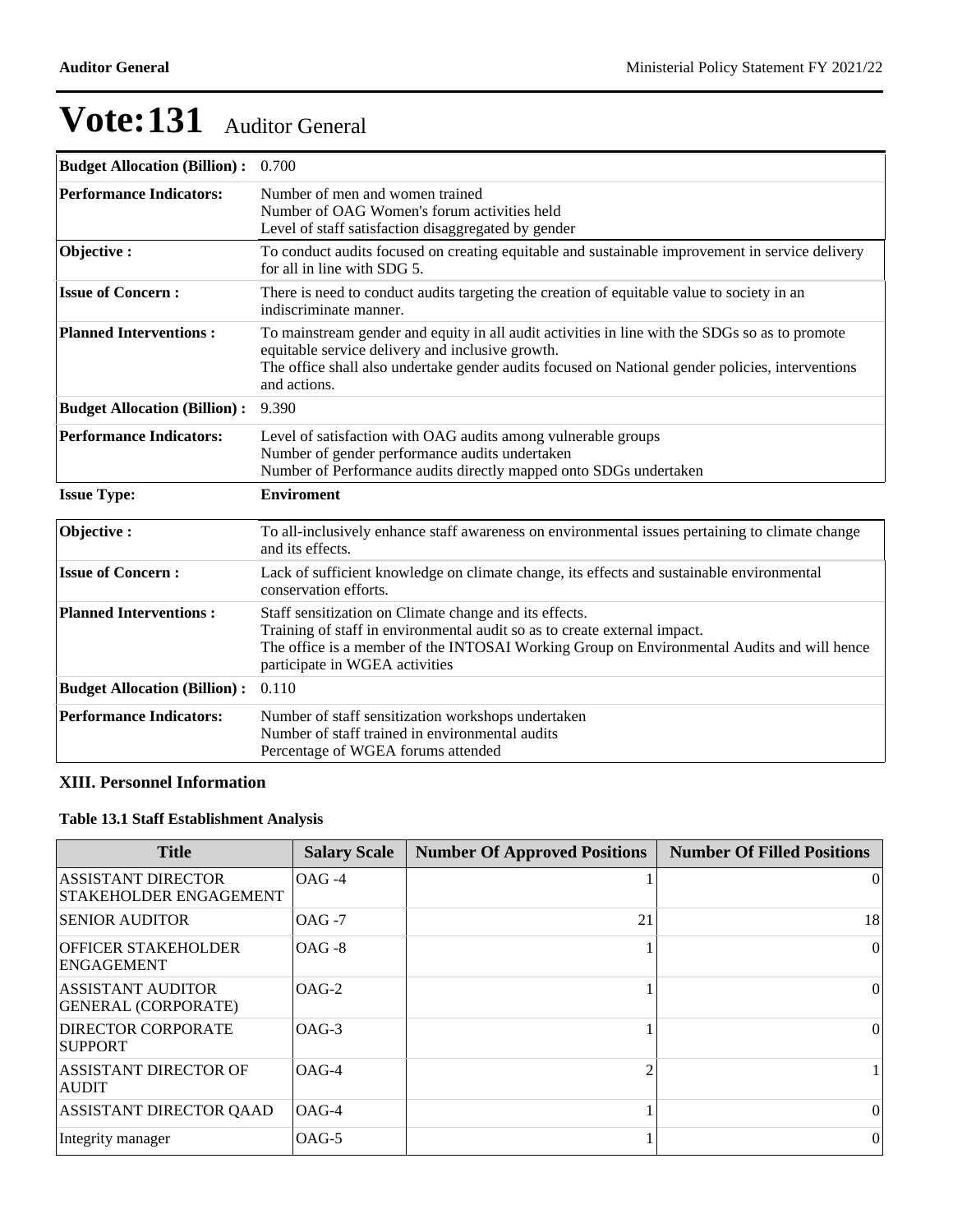| <b>MANAGER STAKEHOLDER</b><br><b>ENGAGEMENT</b> | $OAG-5$  |                | 0               |
|-------------------------------------------------|----------|----------------|-----------------|
| <b>SENIOR PRINCIPAL</b><br>SPECIALIST/AUDITOR   | OAG-5    | 3              | $\vert 0 \vert$ |
| <b>ASSISTANT MANAGER AD</b>                     | $OAG-6$  |                | $\Omega$        |
| <b>PRINCIPAL AUDITOR</b>                        | $OAG-6$  | 17             | 9               |
| <b>SENIOR EXECUTIVE</b><br><b>ASSISTANT</b>     | $OAG-7$  | 2              | $\Omega$        |
| <b>SENIOR IT OFFICER</b>                        | $OAG-7$  | 3              |                 |
| <b>SENIOR LEGAL OFFICER</b>                     | $OAG-7$  |                | 0               |
| <b>ARCHIVES/RECORDS OFFICER</b>                 | $OAG-8$  | $\mathfrak{D}$ | 0               |
| <b>AUDITOR</b>                                  | OAG-8    | 238            | 189             |
| <b>COMMUNICATIONS OFFICER</b>                   | $OAG-8$  |                | $\vert$ 0       |
| <b>EXECUTIVE ASSISTANT</b>                      | $OAG-8$  | 7              | $\vert$ 0       |
| <b>FLEET OFFICER</b>                            | $OAG-8$  |                | $\vert$ 0       |
| <b>IT OFFICER</b>                               | OAG-8    | 5              | 0               |
| <b>OFFICER PARLIAMENTARY</b><br><b>LIAISON</b>  | $OAG-8$  |                | $\Omega$        |
| <b>OFFICER QA/AD</b>                            | $OAG-8$  | 4              | $\overline{c}$  |
| <b>SECURITY OFFICER</b>                         | $OAG-8$  |                | $\vert 0 \vert$ |
| <b>ACCOUNTS ASSISTANT</b>                       | $OAG-9C$ |                | $\vert 0 \vert$ |

### **Table 13.2 Staff Recruitment Plan**

| Post Title                                                           | Salalry<br>Scale | No. Of<br>Approved<br><b>Posts</b> | No <sub>Of</sub><br><b>Filled Posts</b> | Vacant<br><b>Posts</b> | No. of Posts<br>Cleared for<br>Filling<br>FY2021/22 | Gross Salary<br>Per Month<br>(UGX) | <b>Total Annual</b><br>Salary<br>(UGX) |
|----------------------------------------------------------------------|------------------|------------------------------------|-----------------------------------------|------------------------|-----------------------------------------------------|------------------------------------|----------------------------------------|
| <b>ACCOUNTS ASSISTANT</b>                                            | OAG-9C           |                                    | $\Omega$                                |                        |                                                     | 2,812,047                          | 33,744,564                             |
| ARCHIVES/RECORDS OFFICER   OAG-8                                     |                  | $\mathfrak{2}$                     | $\Omega$                                |                        |                                                     | 8,924,548                          | 107,094,576                            |
| <b>ASSISTANT AUDITOR</b><br><b>GENERAL (CORPORATE)</b>               | $OAG-2$          |                                    | $\Omega$                                |                        |                                                     | 25,725,000                         | 308,700,000                            |
| <b>ASSISTANT DIRECTOR OF</b><br><b>AUDIT</b>                         | $OAG-4$          | $\overline{c}$                     |                                         |                        |                                                     | 14,574,956                         | 174,899,472                            |
| ASSISTANT DIRECTOR OAAD                                              | $OAG-4$          |                                    | $\Omega$                                |                        |                                                     | 14,574,956                         | 174,899,472                            |
| <b>ASSISTANT DIRECTOR</b><br><b>STAKEHOLDER</b><br><b>ENGAGEMENT</b> | $OAG -4$         |                                    | $\Omega$                                |                        |                                                     | 14,574,956                         | 174,899,472                            |
| ASSISTANT MANAGER AD                                                 | $OAG-6$          |                                    | $\Omega$                                |                        |                                                     | 9.104.310                          | 109,251,720                            |
| <b>AUDITOR</b>                                                       | $OAG-8$          | 238                                | 189                                     | 49                     | $\mathbf Q$                                         | 40,160,466                         | 481,925,592                            |
| <b>COMMUNICATIONS OFFICER</b>                                        | OAG-8            |                                    | $\Omega$                                |                        |                                                     | 4,462,274                          | 53, 547, 288                           |
| <b>DIRECTOR CORPORATE</b><br><b>SUPPORT</b>                          | $OAG-3$          |                                    | $\Omega$                                |                        |                                                     | 20,881,850                         | 250,582,200                            |
| <b>EXECUTIVE ASSISTANT</b>                                           | $OAG-8$          | $\overline{7}$                     | $\Omega$                                |                        |                                                     | 4,462,274                          | 53,547,288                             |
| <b>FLEET OFFICER</b>                                                 | $OAG-8$          |                                    | $\Omega$                                |                        |                                                     | 4,462,274                          | 53, 547, 288                           |
| Integrity manager                                                    | $OAG-5$          |                                    | $\Omega$                                |                        |                                                     | 11,230,977                         | 134,771,724                            |
| <b>IT OFFICER</b>                                                    | $OAG-8$          | 5                                  | $\Omega$                                | 5                      |                                                     | 4,462,274                          | 53,547,288                             |